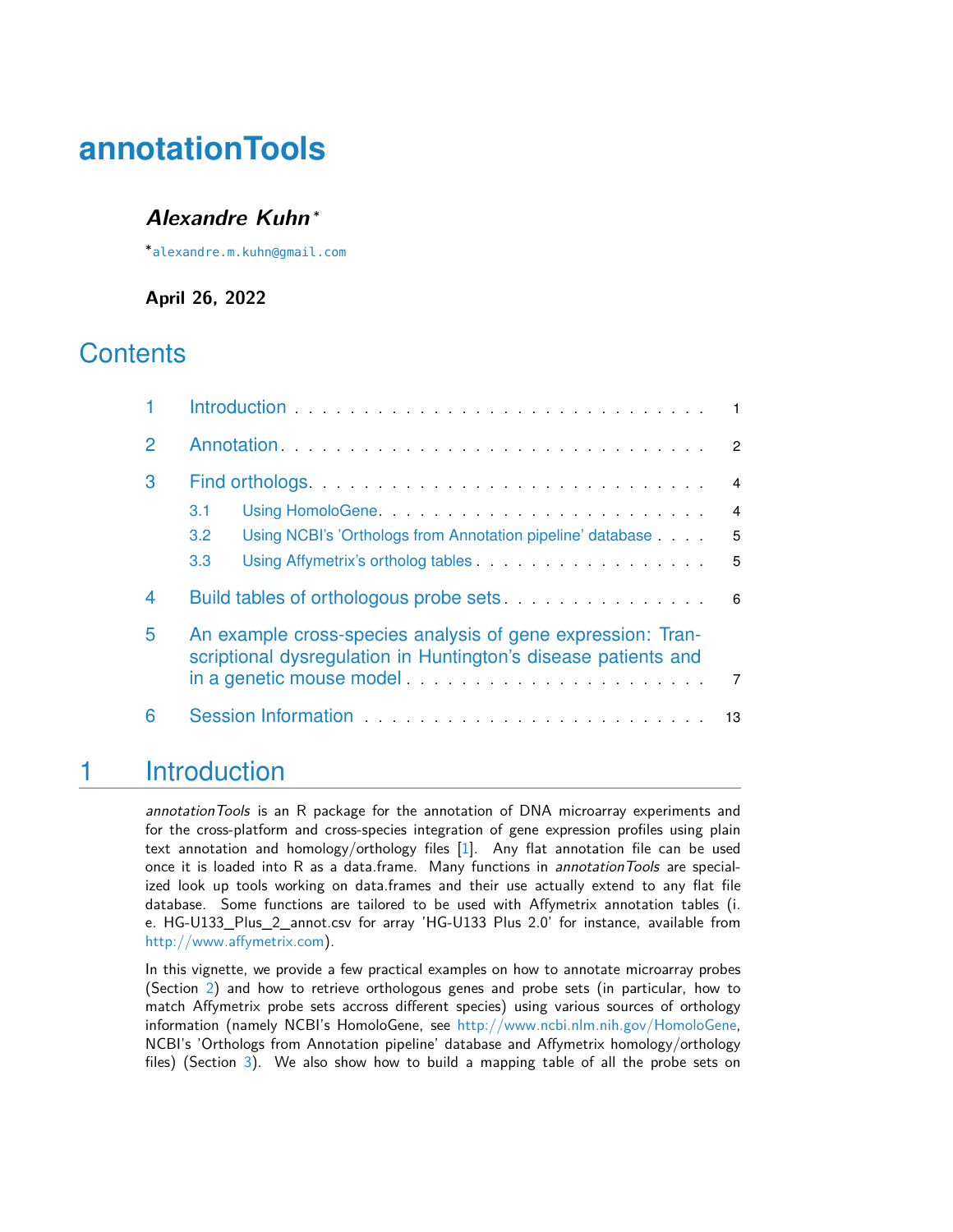<span id="page-1-0"></span>a given microarray format and their orthologs on another format (Section [4\)](#page-5-0). Finally, we demonstrate the use of such a table to perform cross-species analysis of gene expression regulation (Section [5\)](#page-6-0).

### 2 Annotation

Assume that you want to annotate probe sets on Affymetrix array 'HG-U133 Plus 2.0'. The corresponding annotation file (HG-U133\_Plus\_2\_annot.csv) can be loaded into R with

```
> annotation_HGU133Plus2<-read.csv('HG-U133_Plus_2_annot.csv',
```

```
+ colClasses='character',comment.char='#')
```
For demonstration purpose, a partial Affymetrix annotation file is provided with this package. We can load it with the following commands

```
> annotationFile<-system.file('extdata','HG-U133_Plus_2_annot_part.csv',
```

```
+ package='annotationTools')
```

```
> annotation_HGU133Plus2<-read.csv(annotationFile,colClasses='character',
```

```
comment.char='#')
```
The variable myPS contains two probe set IDs of interest

```
> myPS<-c('117_at','1007_s_at')
```
As an example, the gene symbols associated with these two probe sets can be retrieved from the annotation with the function getGENESYMBOL

```
> getGENESYMBOL(myPS,annotation_HGU133Plus2)
[1]]
[1] "HSPA6" "LOC652878"
[[2]]
[1] "DDR1"
```
Note that the output of getGENESYMBOL is a list. It contains two elements, one for each of the two elements in the input vector myPS. Note also that two gene symbols were found to be associated with the first probe set '117\_at' and that the first element in the output list thus is a vector of length 2 (containing gene symbols 'HSPA6' and 'LOC652878').

Further, you can for instance retrieve Gene Ontology (GO, [http://www.geneontology.org\)](http://www.geneontology.org) information, which is provided in the Affymetrix annotation file, with the function getGENEON TOLOGY

```
> getGENEONTOLOGY(myPS,annotation_HGU133Plus2)
[1]]
[1] "6457 // protein folding // inferred from electronic annotation"
[2] "6986 // response to unfolded protein // traceable author statement"
[3] "6986 // response to unfolded protein // inferred from electronic annotation"
[[2]]
[1] "6468 // protein amino acid phosphorylation // inferred from electronic annotation"
[2] "7155 // cell adhesion // traceable author statement"
```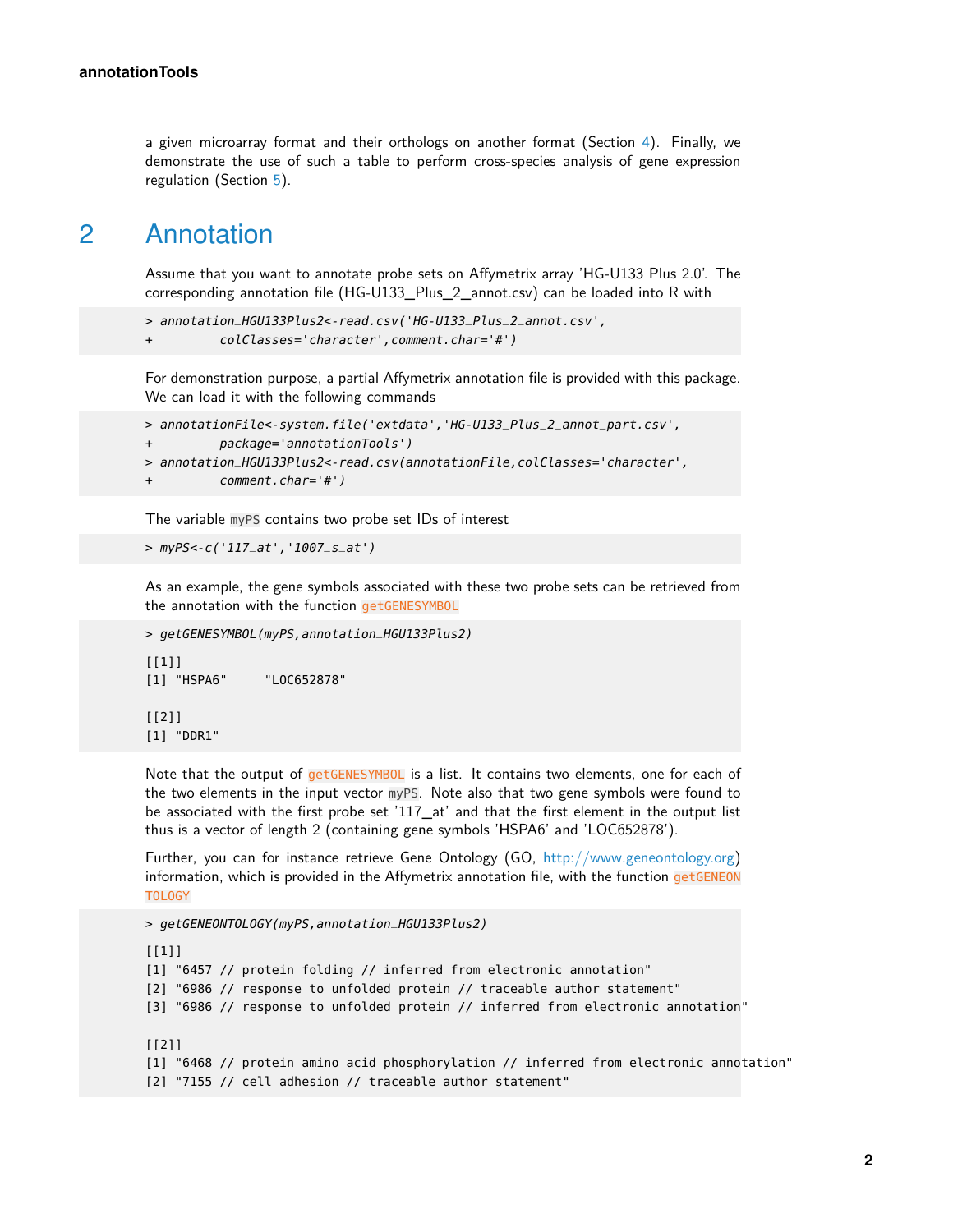[3] "7169 // transmembrane receptor protein tyrosine kinase signaling pathway // inferred from electronic and [4] "7155 // cell adhesion // inferred from electronic annotation"

Again, the output list has two elements, one for each input probe set. Three and four gene ontology terms were found to be associated with the first and the second probe set respectively. Note that by default, getGENEONTOLOGY retrieves the 'biological process'-related GO annotation. To retrieve GO terms only and omit the rest (i. e. GO IDs and information on the GO annotation source), you can set the option specifics to 2

> getGENEONTOLOGY(myPS,annotation\_HGU133Plus2,specifics=2)

```
[1]]
[1] "protein folding" "response to unfolded protein"
[3] "response to unfolded protein"
[[2]]
[1] "protein amino acid phosphorylation"
[2] "cell adhesion"
[3] "transmembrane receptor protein tyrosine kinase signaling pathway"
[4] "cell adhesion"
```
Correspondingly, setting specifics to 1 (or 3) would result in retrieving GO IDs (respectively GO annotation source) only.

The list of all functions available through annotation Tools can be obtained with

```
> ls(grep('annotationTools',search()))
```

| [1] "compactList"             | "getANNOTATION"      |
|-------------------------------|----------------------|
| [3] "getGENEID"               | "getGENEONTOLOGY"    |
| [5] "getGENESYMBOL"           | "getGENETITLE"       |
| [7] "getHOMOLOG"              | "getMULTIANNOTATION" |
| [9] "getOrthologousProbesets" | "getPROBESET"        |
| [11] "listToCharacterVector"  | "ps2ps"              |

getANNOTATION and getMULTIANNOTATION are general functions that work similarly to the specific annotation functions (eg,  $getGENESYMBOL$ ) but that accept arbitrary annotation files. Note that these two functions can also be used to retrieve any information in Affymetrix annotation files that is not handled by a specific function in annotation Tools. Here is the information currently provided by Affymetrix in their annotation files

```
> colnames(annotation_HGU133Plus2)
```

| [1] "Probe.Set.ID"                | "GeneChip.Array"           |
|-----------------------------------|----------------------------|
|                                   |                            |
| [3] "Species.Scientific.Name"     | "Annotation.Date"          |
| [5] "Sequence.Type"               | "Sequence.Source"          |
| [7] "Transcript.ID.Array.Design." | "Target.Description"       |
| [9] "Representative.Public.ID"    | "Archival.UniGene.Cluster" |
| [11] "UniGene.ID"                 | "Genome.Version"           |
| [13] "Alignments"                 | "Gene.Title"               |
| [15] "Gene.Symbol"                | "Chromosomal.Location"     |
| [17] "Unigene.Cluster.Type"       | "Ensembl"                  |
| [19] "Entrez.Gene"                | "SwissProt"                |
| $[21]$ "EC"                       | "OMIM"                     |
|                                   |                            |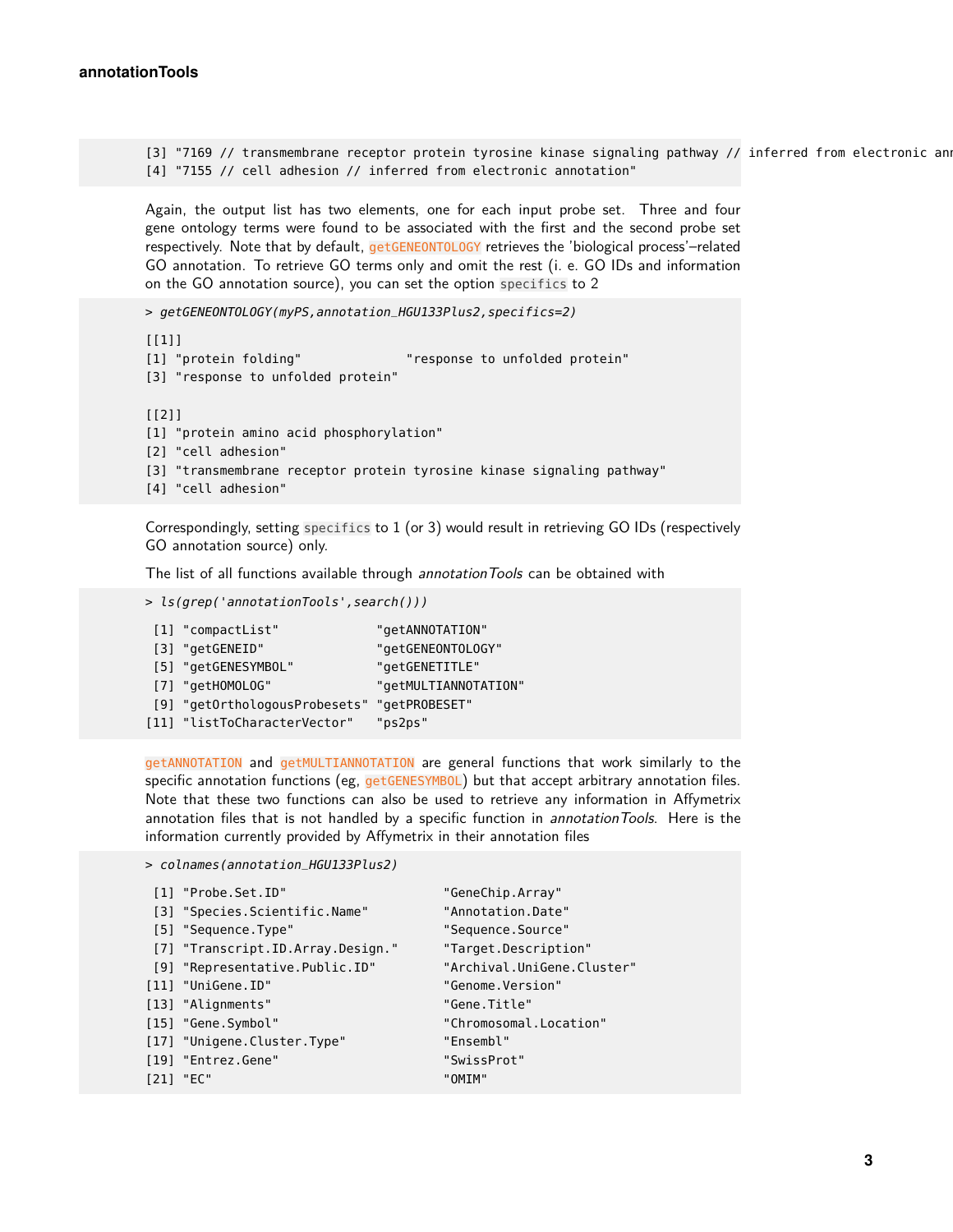| [23] "RefSeq.Protein.ID"                                                   | "RefSeq.Transcript.ID"   |
|----------------------------------------------------------------------------|--------------------------|
| [25] "FlyBase"                                                             | "AGI"                    |
| [27] "WormBase"                                                            | "MGI.Name"               |
| [29] "RGD.Name"                                                            | "SGD.accession.number"   |
| [31] "Gene.Ontology.Biological.Process" "Gene.Ontology.Cellular.Component" |                          |
| [33] "Gene.Ontology.Molecular.Function" "Pathway"                          |                          |
| [35] "Protein. Families"                                                   | "Protein.Domains"        |
| [37] "InterPro"                                                            | "Trans.Membrane"         |
| [39] "OTL"                                                                 | "Annotation.Description" |
| [41] "Annotation. Transcript. Cluster"                                     | "Transcript.Assignments" |
| [43] "Annotation.Notes"                                                    |                          |

Note finally that if an annotation function does not return anything for one of the probe set IDs in input, it can be useful to trace back the reason for the failure by setting diag nose=TRUE. Additional output will then allow you to determine if the probe set ID was not found in the annotation file, if it was present in the annotation file but did not have any annotation associated with it, or if the probe set ID was simply absent from the input (i. e. empty character string or NA). Please refer to the help (type ?getGENESYMBOL at the R prompt for instance) for detailed explanations on the output diagnosis option.

### <span id="page-3-0"></span>3 Find orthologs

#### 3.1 Using HomoloGene

<span id="page-3-1"></span>We will first show how to use HomoloGene to retrieve orthologs. The complete flat file version of HomoloGene can be downloaded from [http://www.ncbi.nlm.nih.gov/HomoloGene.](http://www.ncbi.nlm.nih.gov/HomoloGene) A partial version of the database is provided with this package as an example.

```
> homologeneFile<-system.file('extdata','homologene_part.data',
```

```
+ package='annotationTools')
```

```
> homologene<-read.delim(homologeneFile,header=FALSE)
```
Given two human genes of interest (gene IDs 5982 and 93587 for instance), their mouse orthologs can be looked up in the previously loaded homology file with getHOMOLOG, specifying the appropriate species ID for Mus musculus (i. e. 10090, see [http://www.ncbi.nlm.nih.gov/](http://www.ncbi.nlm.nih.gov/Taxonomy) [Taxonomy\)](http://www.ncbi.nlm.nih.gov/Taxonomy)

```
> myGenes<-c(5982,93587)
> getHOMOLOG(myGenes,10090,homologene)
[1]]
[1] 19718
[[2]]
[1] 108943
```
As already explained in Section [2,](#page-1-0) all functions in annotation Tools output a list. Each element in the output list corresponds to an element in the input vector.

We can easily find orthologous probe sets on two different Affymetrix arrays by combining several functions in annotation Tools. Assume that we are interested in probe set ID '1053\_at' (on human array 'HG-U133 Plus 2.0') and we would like to find orthologous probe sets on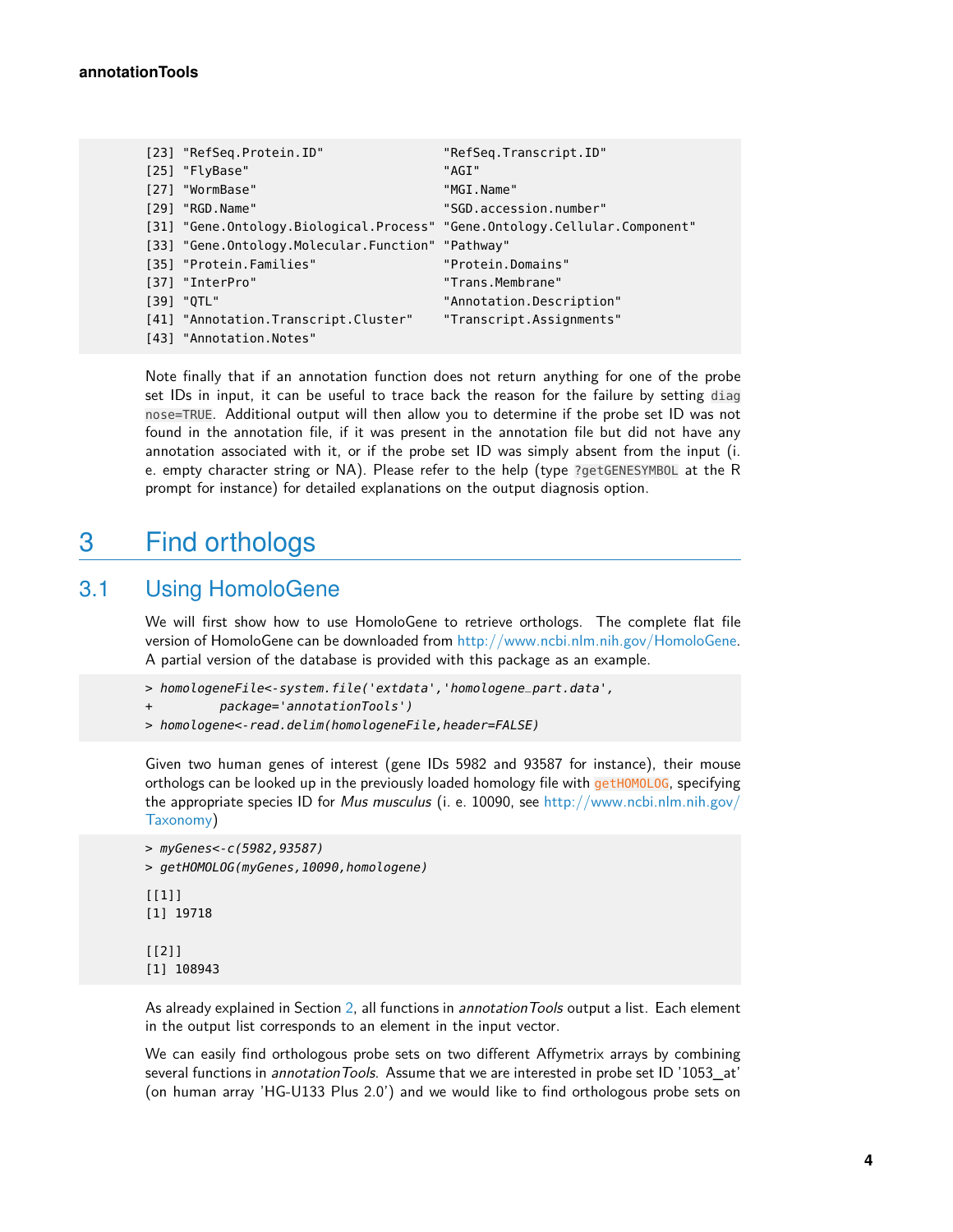mouse array 'Mouse430 2.0' (i. e. probe sets associated with the mouse ortholog of the human gene probed by '1053\_at'): We first look up the human gene ID associated with probe set '1053\_at', then find the mouse orthologous gene ID, and finally retrieve the corresponding probe set IDs on the mouse array (using Affymetrix annotation file for array 'Mouse430 2.0')

```
> ps_human<-'1053_at'
> geneID_human<-getGENEID(ps_human,annotation_HGU133Plus2)
> geneID_mouse<-getHOMOLOG(geneID_human,10090,homologene)
> annotationFile<-system.file('extdata','Mouse430_2_annot_part.csv',
+ package='annotationTools')
> annotation_Mouse4302<-read.csv(annotationFile,colClasses='character')
> geneID_mouse<-unlist(geneID_mouse)
> ps_mouse<-getPROBESET(geneID_mouse,annotation_Mouse4302)
> ps_mouse
[[1]]
[1] "1417503_at" "1457638_x_at" "1457669_x_at"
```
Note that getHOMOLOG can be tuned to other homology/orthology (flat file) databases. It can also be used to query with cluster IDs instead of gene IDs (setting the option cluster=TRUE). A cluster ID identifies a cluster of homologous/orthologous genes with a common identifier. Querying with a given cluster ID would result in retrieving all genes belonging to this cluster.

#### 3.2 Using NCBI's 'Orthologs from Annotation pipeline' database

<span id="page-4-0"></span>In 2014 NCBI introduced a new, dense source of orthologs for vertebrate species (see [https:](https://www.ncbi.nlm.nih.gov/kis/info/how-are-orthologs-calculated/) [//www.ncbi.nlm.nih.gov/kis/info/how-are-orthologs-calculated/\)](https://www.ncbi.nlm.nih.gov/kis/info/how-are-orthologs-calculated/). It is for instance used to provide links to orthologs in NCBI's Gene portal [\(https://www.ncbi.nlm.nih.gov/gene\)](https://www.ncbi.nlm.nih.gov/gene).

The complete flat file version of this database can be retrieved from [https://ftp.ncbi.nlm.](https://ftp.ncbi.nlm.nih.gov/gene/DATA/gene_orthologs.gz) [nih.gov/gene/DATA/gene\\_orthologs.gz.](https://ftp.ncbi.nlm.nih.gov/gene/DATA/gene_orthologs.gz) A partial version is provided with this package

```
> gene_orthologsFile<-system.file('extdata','gene_orthologs_part.data',
```

```
+ package='annotationTools')
```

```
> gene_orthologs<-read.delim(gene_orthologsFile,header=TRUE)
```
We can easily mine 'gene\_orthologs' by setting the tableType argument in getHOMOLOG to 'gene\_orthologs' (instead of the 'homologene' default)

> getHOMOLOG(myGenes,10090,gene\_orthologs,tableType="gene\_orthologs")

 $[1]$ ] [1] 19718 [[2]]

#### <span id="page-4-1"></span>[1] 108943

### 3.3 Using Affymetrix's ortholog tables

For each array format, Affymetrix provides a table listing homologous/orthologous probe sets on their other arrays (i. e. HG-U133\_Plus\_2\_ortholog.csv for array 'HG-U133 Plus 2.0' for instance, available from [http://www.affymetrix.com\)](http://www.affymetrix.com). The cluster=TRUE option can in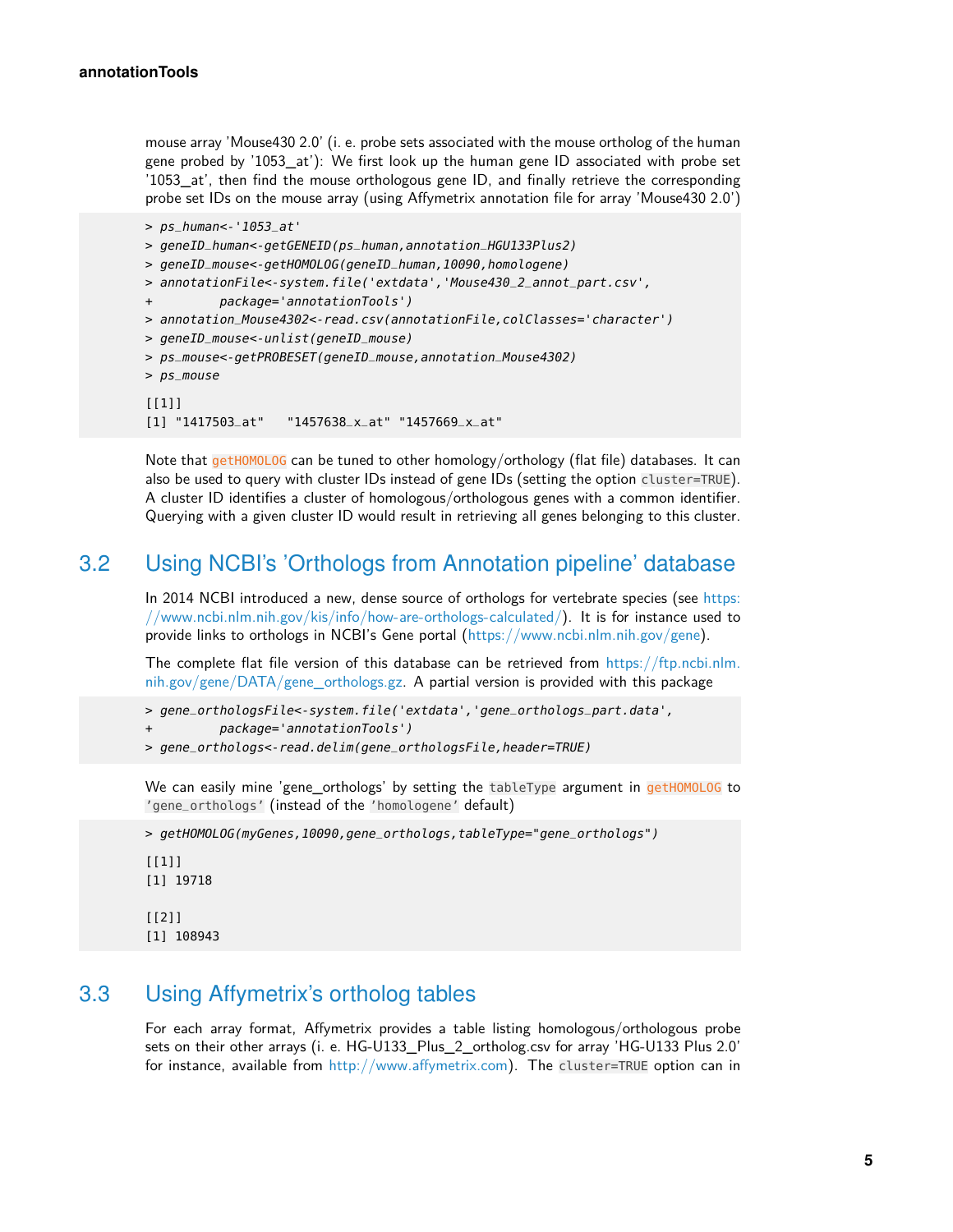particular be used to mine these tables for orthologous probe sets on a particular array. We provide a partial Affymetrix homology/orthology file for array 'HG-U133 Plus 2.0' as an example

```
> affyOrthologFile<-system.file('extdata','HG-U133_Plus_2_ortholog_part.csv',
          + package='annotationTools')
> orthologs_HGU133Plus2<-read.csv(affyOrthologFile,colClasses='character')
```
Given the human probe set '1053\_at' (on array 'HG-U133 Plus 2.0'), we can for instance retrieve the orthologous probe sets proposed by Affymetrix for array 'Mouse 430 2.0' by specifying

```
> getHOMOLOG('1053_at','Mouse430_2',orthologs_HGU133Plus2,
+ cluster=TRUE,clusterCol=1,speciesCol=4,idCol=3)
[[1]]
[1] "1457669_X_AT" "1417503_AT" "1457638_X_AT"
```
<span id="page-5-0"></span>Note that in this example, the retrieved probe sets exactly match those previously found using HomoloGene.

### 4 Build tables of orthologous probe sets

Here, we provide example code to map all probe sets on Affymetrix array 'HG-U133 Plus 2.0' to their orthologous probe sets on array 'Mouse430 2.0'. Any such mapping between Affymetrix GeneChips (and based on HomoloGene information) can be achieved in a straightforward manner using the function ps2ps

> orthoTable<-ps2ps(annotation\_HGU133Plus2,annotation\_Mouse4302,homologene,10090)

However, we will now present the full code (encapsulated in  $ps2ps$ ) as an example on how to combine various elementary annotation functions. We use HomoloGene to find the mouse orthologs of the human genes (alternatively, we could use NCBI's gene\_orthologs file by setting the argument tableType in  $ps2ps$  to 'gene\_orthologs'). If a human probe set is annotated with several gene IDs, we retrieve the mouse orthologs corresponding to all of these genes. We therefore use the function compactList to obtain final lists of orthologous genes and orthologous probe sets of the same length as the original vector of human probe sets. Note that we assume in this example that the full annotation for'HG-U133 Plus 2.0' has been downloaded from Affymetrix and has been saved in the file 'HG-U133\_Plus\_2\_annot.csv'.

```
> annotation_HGU133Plus2<-read.csv('HG-U133_Plus_2_annot.csv',
```

```
+ colClasses='character',comment.char='#')
```

```
> annotation_Mouse4302<-read.csv('Mouse430_2_annot.csv',
```

```
+ colClasses='character',comment.char='#')
```
- > homologene<-read.delim('homologene.data',header=F)
- > target\_species<-10090

```
> ps_HGU133Plus2<-annotation_HGU133Plus2[,1]
```
> gid\_HGU133Plus2<-getGENEID(ps\_HGU133Plus2,annotation\_HGU133Plus2)

```
> length_gid_HGU133Plus2<-sapply(gid_HGU133Plus2,function(x) {length(x)})
```
- > gid\_Mouse4302<-getHOMOLOG(unlist(gid\_HGU133Plus2),target\_species,homologene)
- > length\_gid\_Mouse4302<-sapply(gid\_Mouse4302, function(x) {length(x)})
- > ps\_Mouse4302<-getPROBESET(unlist(gid\_Mouse4302),annotation\_Mouse4302)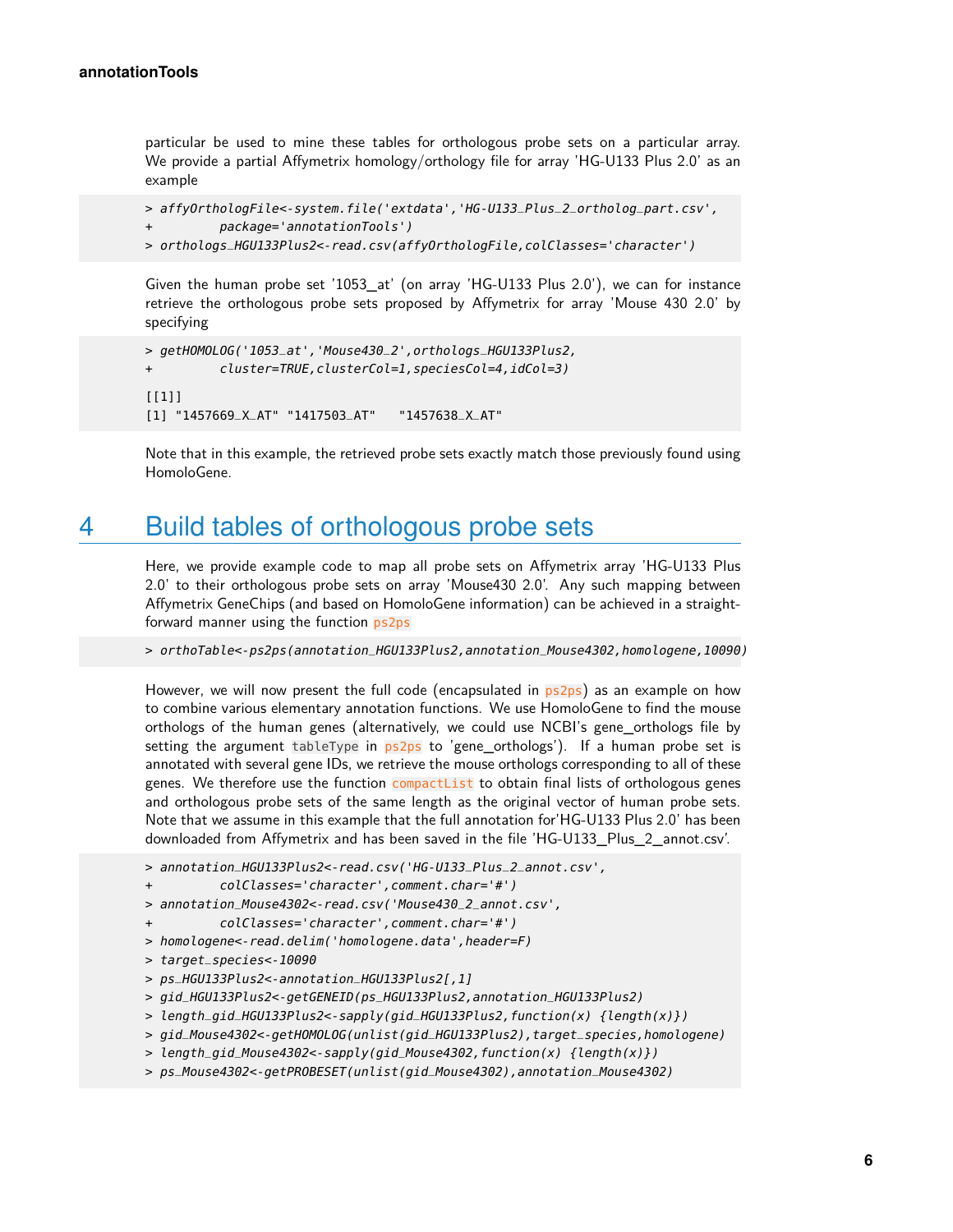```
> ps_Mouse4302_1<-compactList(ps_Mouse4302,length_gid_Mouse4302)
> ps_Mouse4302_2<-compactList(ps_Mouse4302_1,length_gid_HGU133Plus2)
> gid_Mouse4302_1<-compactList(gid_Mouse4302,length_gid_HGU133Plus2)
```
We now remove duplicate (and absent) orthologous gene IDs and probe sets.

```
> ps_Mouse4302_2<-lapply(ps_Mouse4302_2, function(x) {unique(x)})
> ps_Mouse4302_2<-lapply(ps_Mouse4302_2,function(x) {
          if (length(x)=1) na.omit(x) else x})
> gid_Mouse4302_1 <- \text{lapply}(gid_Mouse4302_1, function(x) \{unique(x)\})> gid_Mouse4302_1<-lapply(gid_Mouse4302_1,function(x) {
          if (length(x)=1) na.omit(x) else x})
```
Finally, we can write a table listing orthologous probe sets between arrays 'HG-U133 Plus 2.0' and 'Mouse 430 2.0'.

```
> orthoTable<-cbind(ps_HGU133Plus2,listToCharacterVector(gid_HGU133Plus2,sep=','),
+ listToCharacterVector(gid_Mouse4302_1,sep=','),
+ listToCharacterVector(ps_Mouse4302_2,sep=','))
> colnames(orthoTable)<-c('ps_HGU133Plus2','gid_HGU133Plus2',
+ 'gid_Mouse4302','ps_Mouse4302')
> write.table(orthoTable,file='HGU133Plus2_Mouse4302.txt',sep='\t',
         col.names=T, row.names=F)
```
As already stated, the function  $p_2p_2$  uses the above procedure and allows to easily map orthologous probe sets between any pair of Affymetrix microarrays. The code above can thus be replaced by the following call

> orthoTable<-ps2ps(annotation\_HGU133Plus2,annotation\_Mouse4302,homologene,10090) > write.table(orthoTable,file='HGU133Plus2\_Mouse4302.txt',sep='\t',

<span id="page-6-0"></span>col.names=T,row.names=F)

## 5 An example cross-species analysis of gene expression: Transcriptional dysregulation in Huntington's disease patients and in a genetic mouse model

Huntington's disease is a neurological disorder caused by a trinucleotide (CAG) expansion in the HD gene. One way of generating mouse models of HD is to expand the short CAG repeat of the mouse Huntington's disease gene homolog (Hdh) with CAG repeats within the length range found in HD patients.

Animal models of HD have allowed to show that mutant protein expression results in transcriptional dysregulation of many genes [\[2\]](#page-13-1). More recently, many mRNA changes have been detected in the brain of HD patients too [\[3\]](#page-13-2). How do these changes compare with those identified in mouse models [\[4\]](#page-13-3)?

Here we will consider the CHL2 mouse model of HD [\[5\]](#page-14-0) and investigate if top mRNA changes detected in striatal samples of these mutant mice parallel those measured in the corresponding brain region of HD patients. Thereby, we aim at assessing the faithfulness of the animal model with regard to transcriptional dysregulations. To perform this comparison, we need to find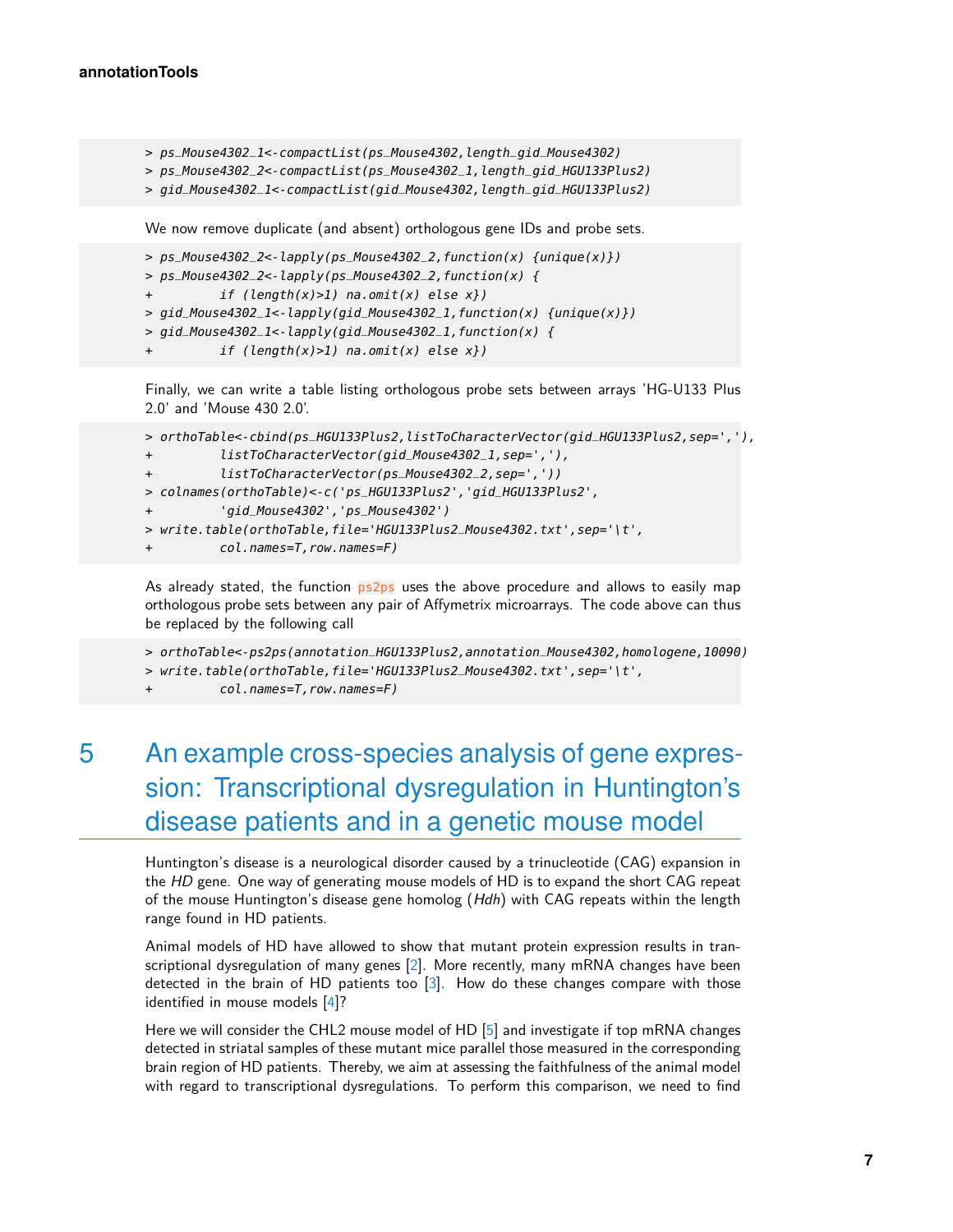orthologous probe sets in the two microarray formats used in the aforementioned studies, namely MG-U74Av2 for the mouse and HG-U133A for humans. The corresponding table of orthologous probe sets (which thus maps probe sets from MG-U74Av2 to HG-U133A) has been generated using  $ps2ps$  (see Section [4\)](#page-5-0) and we will now show how to use it to answer our question. We first show how to make use of the function getOrthologousProbesets.R to perform such a cross-species analysis. We then present a second, step-by-step solution that is not based on the use of  $getOrthologousProbesets.$  R and that is aimed at exposing the process in some more details.

Tables of differentially expressed genes in the CHL2 mouse model and in HD patients are available from the repository HDBase [\(http://hdbase.org/cgi-bin/welcome.cgi\)](http://hdbase.org/cgi-bin/welcome.cgi). Partial versions of these lists and of the ortholog mapping table, as well as a partial annotation for microarray HG-U133A are provided with this package as dataset orthologs\_example (which contains table\_mouse, table\_human, ortho and annot\_HGU133A). In a real application, they would need to be loaded individually by the analyst into R as data.frame objects.

> data(orthologs\_example)

We start by selecting the top 8 (arbitrary) mouse probe sets from the (ordered) list of differentially expressed genes in CHL2 (table\_mouse)

```
> selection<-1:8
```

```
> ps_mouse<-table_mouse$Probe.Set.ID[selection]
```
> table\_mouse[selection,]

|                | Name                                    | M |                                        |                  | t P.Value X Probe.Set.ID |
|----------------|-----------------------------------------|---|----------------------------------------|------------------|--------------------------|
| $\mathbf{1}$   |                                         |   | 92254_at -0.688 -7.066242 0.000153 NA  |                  | 92254_at                 |
| 2              |                                         |   | 101631_at 0.777 6.017669 0.000429 NA   |                  | 101631_at                |
| 3              |                                         |   | 93273_at -0.532 -5.585021 0.000681 NA  |                  | 93273_at                 |
| 4              | 96497_s_at -1.030 -5.445946 0.000795 NA |   |                                        |                  | $96497$ _s_at            |
| 5              |                                         |   | 99511_at -1.020 -5.371624 0.000864 NA  |                  | 99511_at                 |
| 6              |                                         |   | 102711_at -0.764 -5.209632 0.001039 NA |                  | 102711_at                |
| $\overline{7}$ |                                         |   | 100006_at -0.421 -4.988125 0.001344 NA |                  | 100006_at                |
| 8              |                                         |   | 92555_at 0.464 4.939043 0.001424 NA    |                  | 92555_at                 |
|                |                                         |   |                                        |                  | Title Gene.Symbol        |
|                |                                         |   |                                        | myosin Vb        | Myo5b                    |
| 1              |                                         |   |                                        |                  |                          |
| 2              |                                         |   | SRY-box containing gene 11             |                  | Sox11                    |
| 3              |                                         |   |                                        | synuclein, alpha | Snca                     |
| 4              |                                         |   | myelin transcription factor 1-like     |                  | Myt1l                    |
| 5              |                                         |   | protein kinase C, beta                 |                  | Prkcb                    |
| 6              |                                         |   | regulator of G-protein signaling 14    |                  | Rgs14                    |
| 7              |                                         |   |                                        | cadherin 11      | Cdh11                    |

The human probe sets orthologous to the top 8 mouse probe sets and listed in table\_human can be easily retrieved using getOrthologousProbesets.R

> orthops<-getOrthologousProbesets(ps\_mouse,table\_human,ortho)

> orthops[[1]]

 $[1]$ ]

[1] NA

[[2]]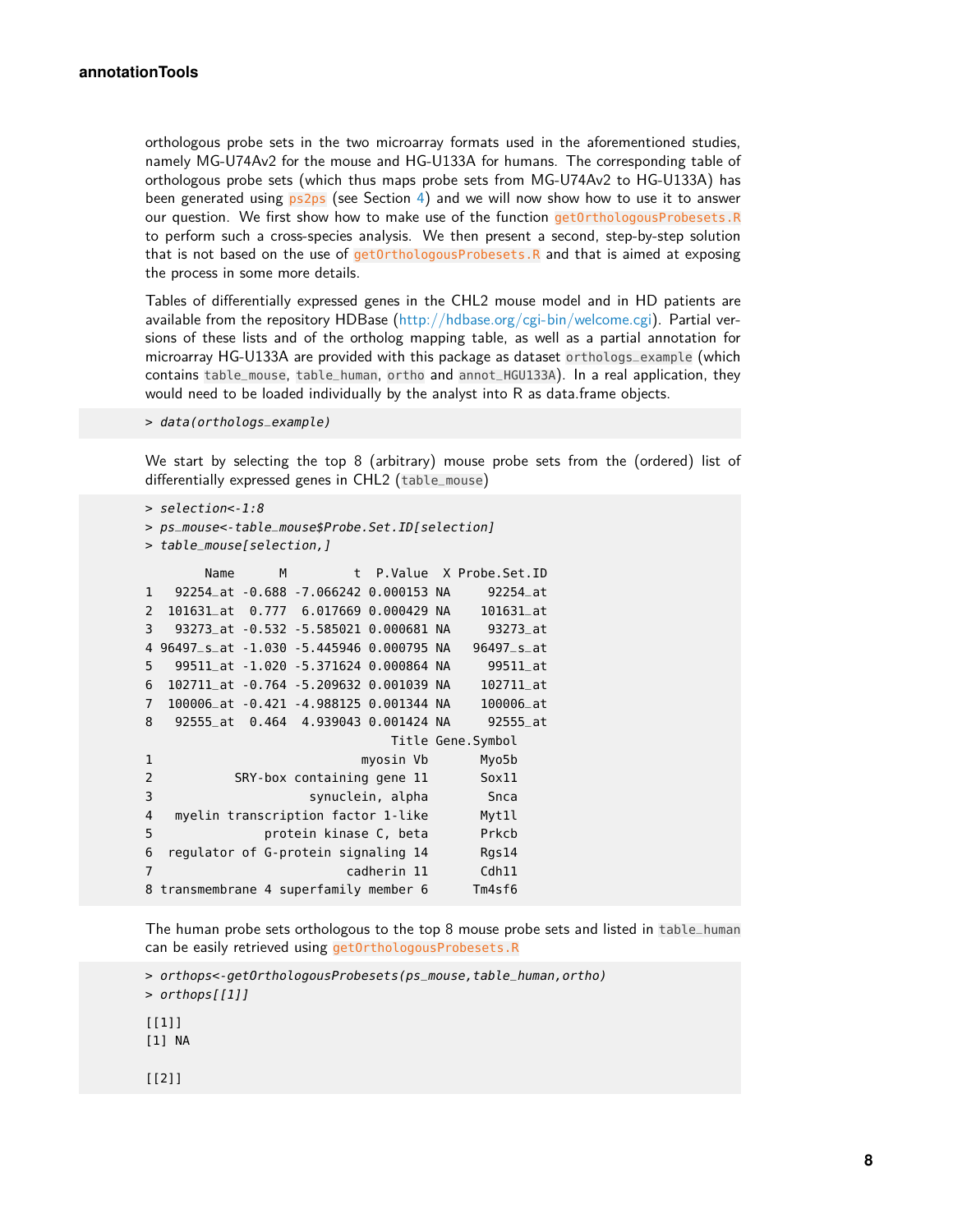```
[1] "204913_s_at" "204914_s_at" "204915_s_at"
[[3]]
[1] "204466_s_at" "204467_s_at" "207827_x_at" "211546_x_at" "215811_at"
[[4]]
[1] "210016_at" "216672_s_at"
[[5]]
[1] "207957_s_at" "209685_s_at"
[[6]]
[1] "204280_at" "211021_s_at" "38290_at"
[[7]]
[1] "207172_s_at" "207173_x_at"
[[8]]
[1] "209108_at" "209109_s_at"
```
Thus, no orthologous probe set has been found for the top 1 mouse probe set and each of the remaining mouse probe sets has at least 2 orthologous probe sets in table\_human. getOrthol ogousProbesets.R can also be used to directly select among these multiple orthologous probe sets. Here is an example: out of the multiple orthologous probe sets found for each of the 8 mouse probe sets, we will select the one detecting the largest absolute log fold change (log fold changes are given in the second column of table\_human). We first need to create a modified version of table\_human containing the absolute log fold changes to pass it to getOrthologousProbesets.R

> table\_human\_absM<-data.frame(I(table\_human[,1]),I(abs(table\_human[,2])))

Now, we simply need to invoke getOrthologousProbesets.R and specify a selection function (here, 'max') that will be applied to the second column of table\_human\_absM (i. e. the absolute log fold changes) resulting in the selection of the corresponding probe set

```
> orthops_maxAbsM<-getOrthologousProbesets(ps_mouse,table_human_absM,
+ ortho,max,forceProbesetSelection=TRUE)
> orthops_maxAbsM[[1]]
[1]]
[1] NA
[[2]]
[1] "204915_s_at"
[[3]]
[1] "204466_s_at"
[[4]]
[1] "210016_at"
[[5]]
```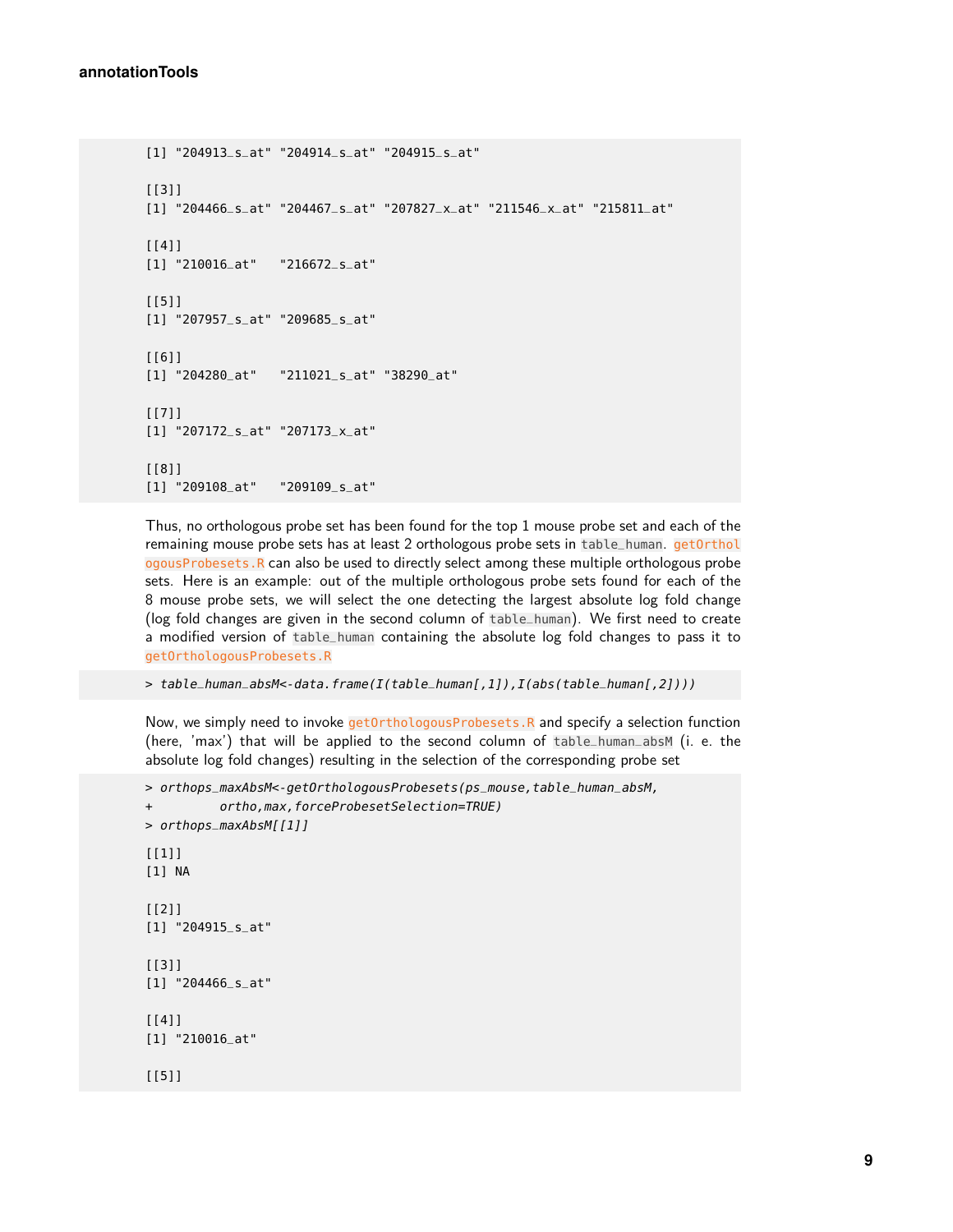```
[1] "207957_s_at"
[[6]]
[1] "204280_at"
[[7]]
[1] "207173_x_at"
[[8]]
[1] "209108_at"
```
The original log fold changes associated with the selected orthologous probe sets can be found by looking them up in table\_human

```
> orthops_maxAbsM_ind<-match(unlist(orthops_maxAbsM[[1]]),table_human[,1])
> table_human[orthops_maxAbsM_ind,2]
```
[1] NA -0.273 -0.605 -1.530 -1.830 -1.070 -0.207 0.666

Gray dots on Figure [1](#page-10-0) represent these log fold changes against those measured by the corresponding mouse probe sets in the CHL2 model. To illustrate the importance of the probe set selection method in case of multiple orthologous probe sets, we also display the log fold changes measured by orthologous human probe sets selected using a largest absolute t-statistic criterion, which correspond to the selection of the most significant probe sets (black crosses). The reported orthologous gene regulations are identical with both probe set selection methods for 4 probe sets out of 7.

For demonstration purpose and to illustrate some of the internal steps involved in cross-species comparison, we now perform a similar analysis but without relying on getOrthologousProbe sets.R. Again, we start with the top 8 mouse probe sets (i. e. the 8 probesets showing the most robust differential gene expression in the CHL2 model) and we use the mapping table (stored in the variable ortho) to look up their orthologous probe sets

```
> ps_human<-ortho[match(ps_mouse,ortho[,1]),4]
> ps_human
[1] NA
[2] "204913_s_at,204914_s_at,204915_s_at"
[3] "204466_s_at,204467_s_at,207827_x_at,211546_x_at,215811_at"
[4] "210016_at,216672_s_at"
[5] "207957_s_at,209685_s_at"
[6] "204280_at,211021_s_at,38290_at"
[7] "207172_s_at,207173_x_at"
[8] "209108_at,209109_s_at"
```
Each mouse probe set can have between zero and many orthologous probe sets on the HG-U133A array (the top mouse probe set has none for instance). Let us split expressions containing multiple orthologous probe sets and retrieve their corresponding gene symbols

```
> ps_human<-lapply(ps_human,function(x){strsplit(x,',')[[1]]})
```

```
> length_ps_human<-sapply(ps_human,length)
```

```
> gs_human<-lapply(ps_human, function(x){
```

```
+ listToCharacterVector(getGENESYMBOL(x,annot_HGU133A))})
```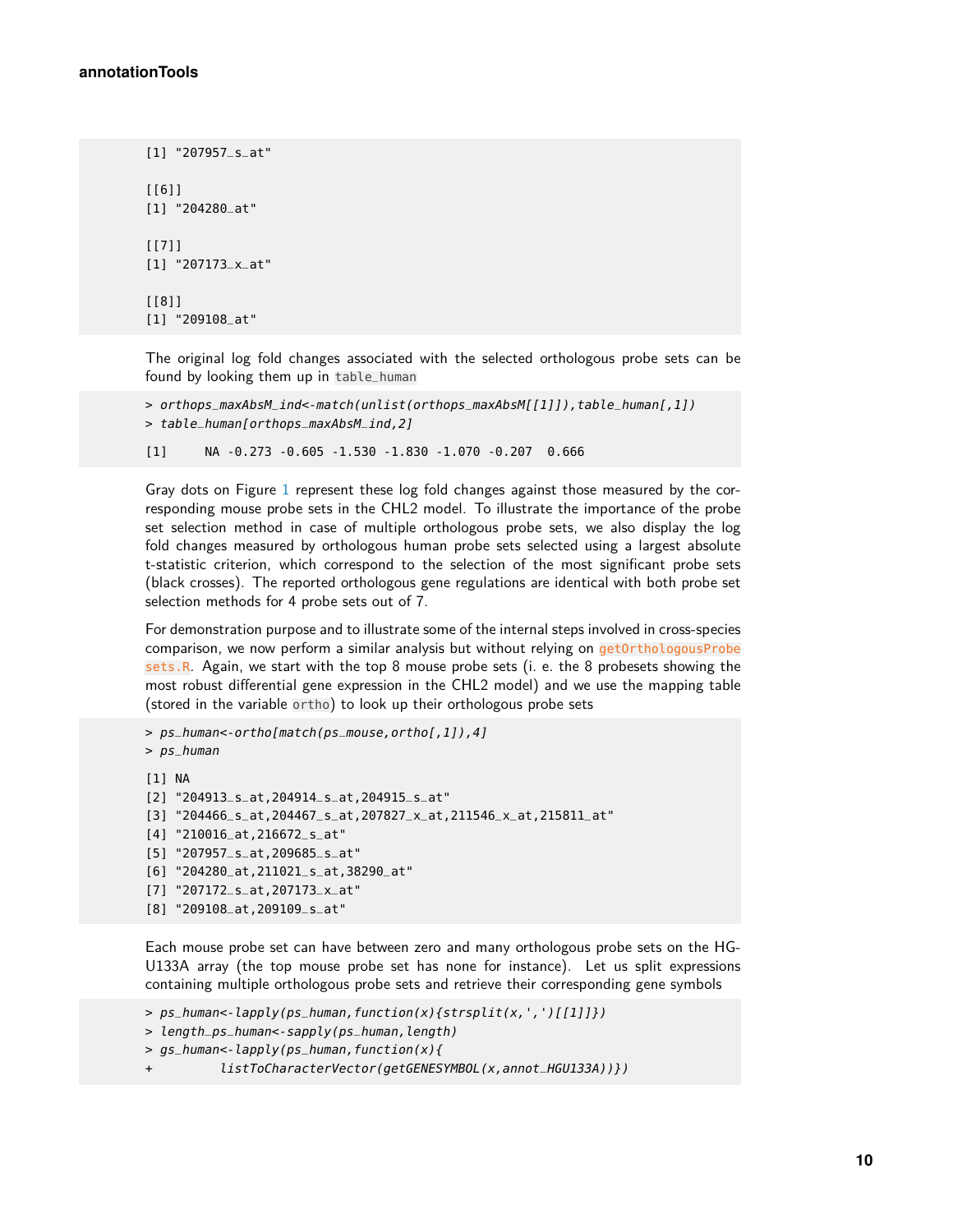<span id="page-10-0"></span>

log fold change in mouse

**Figure 1: Gene expression regulation measured by the top 8 mouse probe sets in the CHL2 mouse model of Huntington's disease and their orthologous regulations in human patients** In case of multiple orthologous probe sets found in the human data, we selected the probe set detecting the largest absolute log fold change in gene expression (gray dots) or the largest absolute t-statistic, that is the smallest p-value (black crosses).

Warning: one or more empty probe sets in input

> gs\_human [[1]] [1] NA  $[$ [2]] [1] "SOX11" "SOX11" "SOX11" [[3]] [1] "SNCA" "SNCA" "SNCA" "SNCA" "SNCA" [[4]] [1] "MYT1L" "MYT1L" [[5]] [1] "PRKCB1" "PRKCB1" [[6]] [1] "RGS14" "RGS14" "RGS14"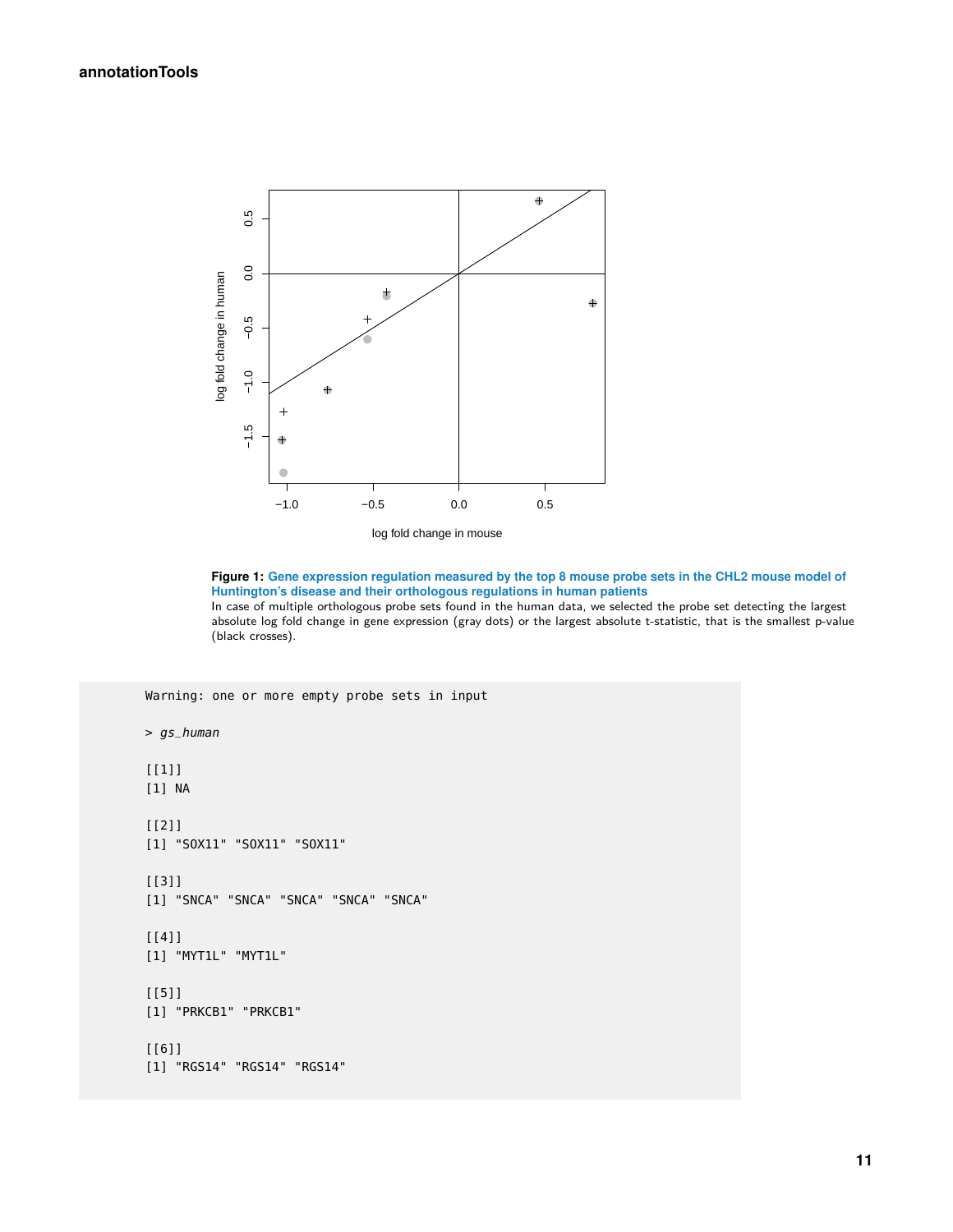```
[[7]]
[1] "CDH11" "CDH11"
[[8]]
[1] "TSPAN6" "TSPAN6"
```
This suggests that we indeed identified orthologous probe sets correctly (compare with gene symbols of top mouse probe sets). Note that multiple orthologous human probe sets corresponding to a given mouse probe set all report expression of the same gene (which does not need to be always the case, a given mouse gene could be matched to several different orthologs in human). We can identify selected MG-U74Av2 probe sets with no orthologous probe sets on HG-U133A (which will be useful in the remaining)

> existing\_ps\_human <-!is.na(ps\_human)

Finally, we can look up gene expression regulations (log fold changes) measured by the top mouse probe sets with at least one orthologous human probe set

> LFC\_mouse<-table\_mouse\$M[rep(match(ps\_mouse[existing\_ps\_human], table\_mouse\$Probe.Set.ID),length\_ps\_human[existing\_ps\_human])]

and the regulations measured by their orthologous probe sets in humans (using the list of differentially expressed genes in HD patients, stored in table\_human)

```
> LFC_human<-table_human$log2FC.HD.caudate.grade.0.2.vs.controls[
```

```
+ match(unlist(ps_human[existing_ps_human]),table_human$Probe.Set.ID)]
```
The selected mouse mRNA changes and the orthologous human mRNA changes can now be displayed as a scatterplot using the following code (see Figure [2\)](#page-12-1)

```
> plot(LFC_mouse,LFC_human,col=rep(1:length(ps_human[existing_ps_human]),
+ length_ps_human[existing_ps_human]),pch=16,cex=1.5,
+ xlab='log fold change in mouse',ylab='log fold change in human')
> abline(h=0)
> abline(v=0)
> abline(0,1)
> legend(x=0.25,y=-0.77,legend=lapply(gs_human[existing_ps_human],
+ function(x){paste(unique(x),sep=',')}),
+ text.col=1:length(ps_human[existing_ps_human]))
```
Note that we used a single color to identify multiple human orthologous probe sets corresponding to a given mouse probe set. We observe that human probe sets with identical annotation sometimes report regulations very consistently (e.g. the 3 probe sets for  $RGS14$ ) but not always (e.g. the 5 probe sets for SNCA). An extreme case of inconsistency is provided by MYT1L, with a probe set measuring a log fold change of -1.5 and the other 0. Such a case might require checking both probe set sequences against their targeted transcript in order to make a decision on which probe set to take into account. Finally, we see that while some orthologs seem to be regulated in the same manner in HD patients compared to the CHL2 mouse model (eg PRKCB1 and RGS14), some others show opposite direction regulation or absence of regulation in HD patients compared to the mouse model  $(SOX11)$ .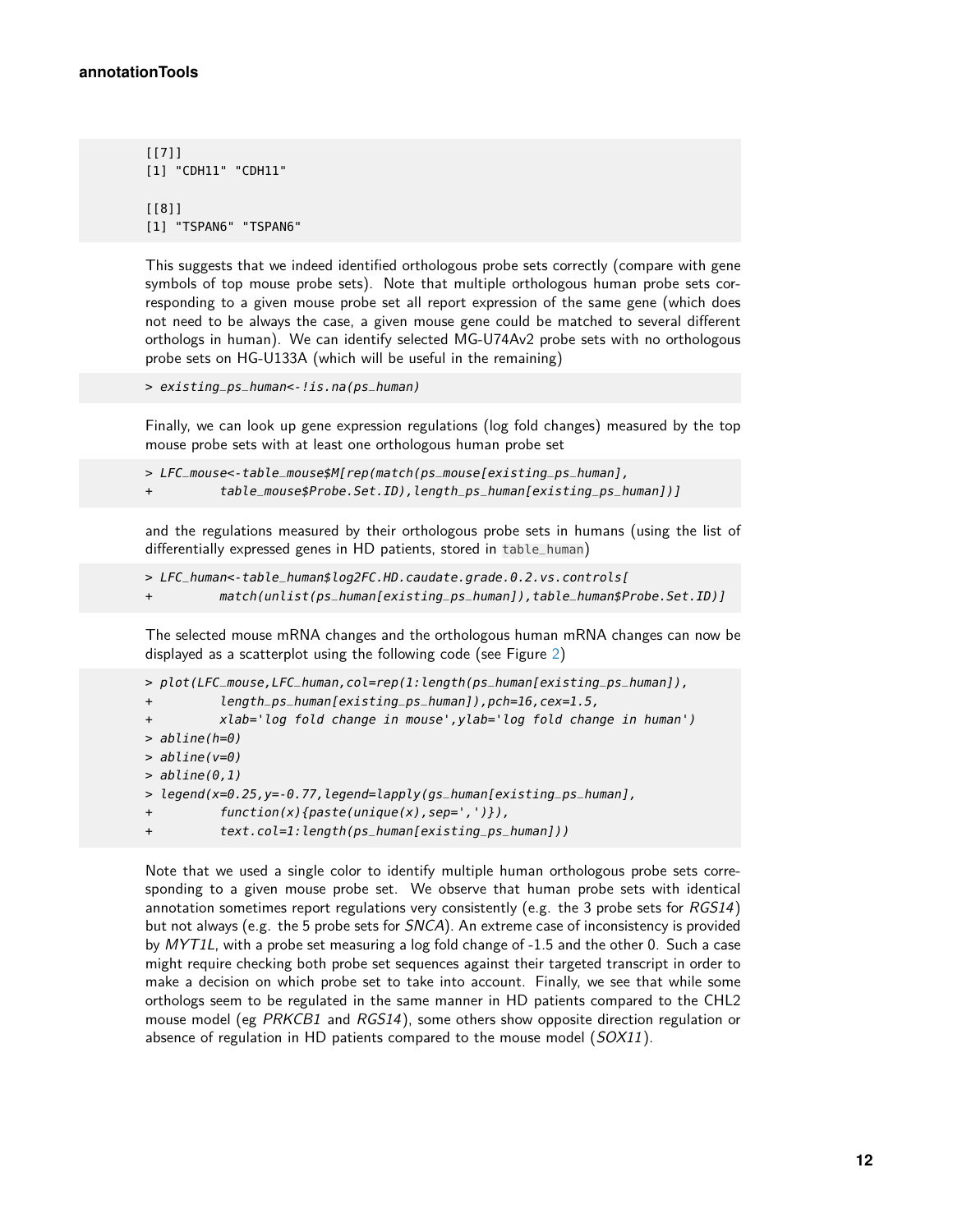<span id="page-12-1"></span>



**Figure 2: Gene expression regulation measured by the top 8 mouse probe sets in the CHL2 mouse model of Huntington's disease and their orthologous regulations in human patients** Seven mouse probe sets out of eight could be matched to one or more orthologous probe sets on the human array. Multiple orthologous human probe sets (i. e. corresponding to a given mouse probe set) are identified by the same color. Their corresponding human gene symobls are indicated in the legend.

In conclusion, such a systematic comparison might improve our understanding of the pathogenic molecular mechanisms leading to disease in animal models and in humans. It might also be useful to assess how different animal models recapitulate transcriptional dysregulations detected in humans for instance. Finally, cross-species analysis of transcription profiles might allow to pinpoint interesting, conserved set of genes of particular relevance in a given pathology.

### <span id="page-12-0"></span>6 Session Information

The version number of R and packages loaded for generating the vignette were:

```
R version 4.2.0 RC (2022-04-21 r82226)
Platform: x86_64-pc-linux-gnu (64-bit)
Running under: Ubuntu 20.04.4 LTS
```

```
Matrix products: default
BLAS: /home/biocbuild/bbs-3.16-bioc/R/lib/libRblas.so
LAPACK: /home/biocbuild/bbs-3.16-bioc/R/lib/libRlapack.so
```
locale: [1] LC\_CTYPE=en\_US.UTF-8 LC\_NUMERIC=C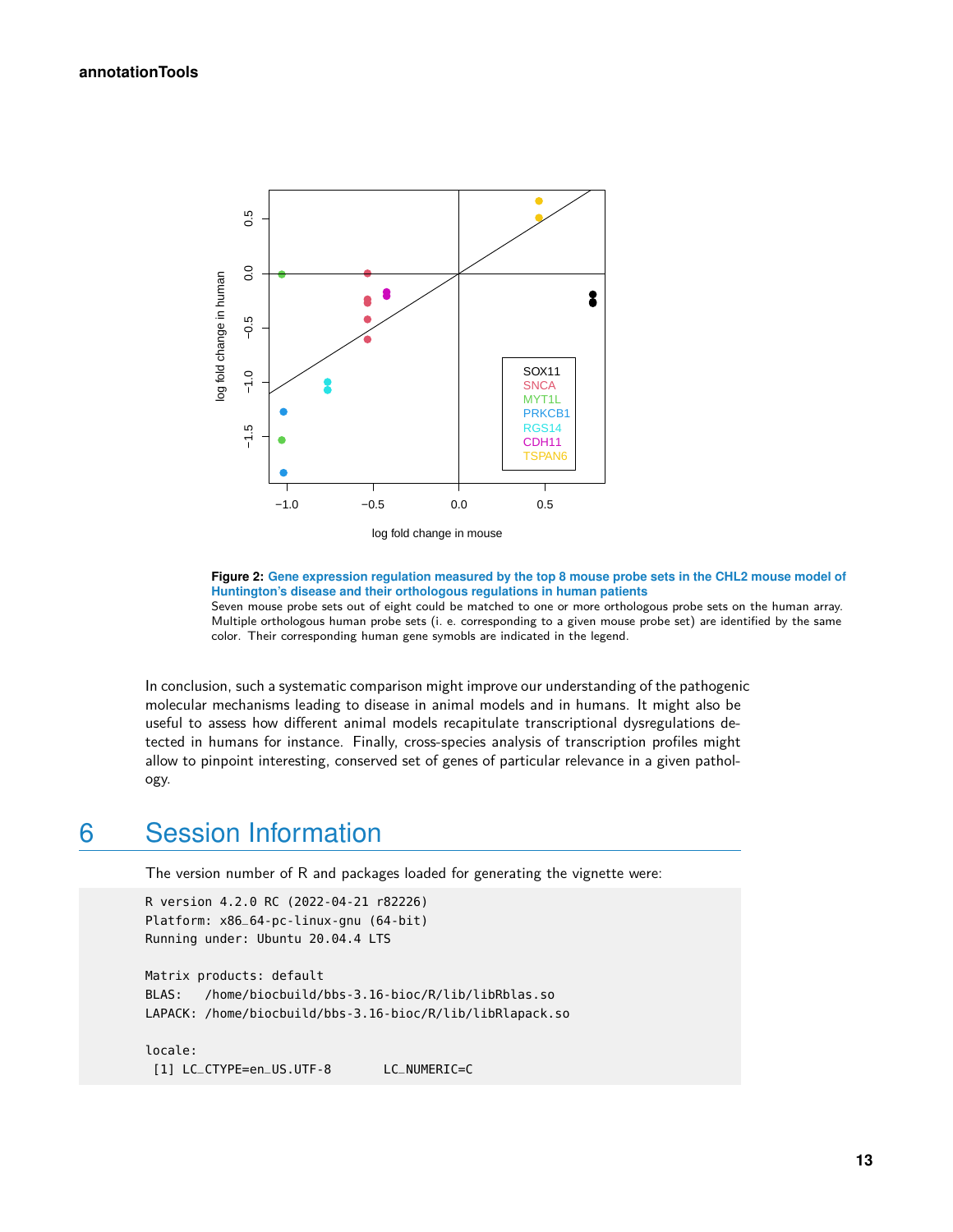```
[3] LC_TIME=en_GB LC_COLLATE=C
[5] LC_MONETARY=en_US.UTF-8 LC_MESSAGES=en_US.UTF-8
[7] LC_PAPER=en_US.UTF-8 LC_NAME=C
[9] LC_ADDRESS=C LC_TELEPHONE=C
[11] LC_MEASUREMENT=en_US.UTF-8 LC_IDENTIFICATION=C
attached base packages:
[1] stats graphics grDevices utils datasets methods base
other attached packages:
[1] annotationTools_1.71.0
loaded via a namespace (and not attached):
[1] BiocManager_1.30.17 compiler_4.2.0 fastmap_1.1.0
[4] BiocStyle_2.25.0 cli_3.3.0 htmltools_0.5.2
[7] tools_4.2.0 yaml_2.3.5 Biobase_2.57.0
[10] rmarkdown_2.14 knitr_1.38 BiocGenerics_0.43.0
[13] digest_0.6.29 xfun_0.30 rlang_1.0.2
[16] evaluate_0.15
```
### **References**

- <span id="page-13-0"></span>[1] Alexandre Kuhn, Ruth Luthi-Carter, and Mauro Delorenzi. Cross-species and cross-platform gene expression studies with the bioconductor-compliant r package annotationtools. BMC Bioinformatics, 9:26, 2008. URL: [http://www.biomedcentral.com/1471-2105/9/26.](http://www.biomedcentral.com/1471-2105/9/26)
- <span id="page-13-1"></span>[2] Ruth Luthi-Carter, Andrew Strand, Nikki L. Peters, Steven M. Solano, Zane R. Hollingsworth, Anil S. Menon, Ariel S. Frey, Boris S. Spektor, Ellen B. Penney, Gabriele Schilling, Christopher A. Ross, David R. Borchelt, Stephen J. Tapscott, Anne B. Young, Jang-Ho J. Cha, and James M. Olson. Decreased expression of striatal signaling genes in a mouse model of Huntington's disease. Hum. Mol. Genet., 9(9):1259–1271, 2000. URL: [http://hmg.oxfordjournals.org/cgi/content/abstract/9/9/1259,](http://hmg.oxfordjournals.org/cgi/content/abstract/9/9/1259) [arXiv:http://hmg.oxfordjournals.org/cgi/reprint/9/9/1259.pdf](http://arxiv.org/abs/http://hmg.oxfordjournals.org/cgi/reprint/9/9/1259.pdf), [doi:10.1093/hmg/9.9.1259](http://dx.doi.org/10.1093/hmg/9.9.1259).
- <span id="page-13-2"></span>[3] Angela Hodges, Andrew D. Strand, Aaron K. Aragaki, Alexandre Kuhn, Thierry Sengstag, Gareth Hughes, Lyn A. Elliston, Cathy Hartog, Darlene R. Goldstein, Doris Thu, Zane R. Hollingsworth, Francois Collin, Beth Synek, Peter A. Holmans, Anne B. Young, Nancy S. Wexler, Mauro Delorenzi, Charles Kooperberg, Sarah J. Augood, Richard L.M. Faull, James M. Olson, Lesley Jones, and Ruth Luthi-Carter. Regional and cellular gene expression changes in human Huntington's disease brain. Hum. Mol. Genet., 15(6):965–977, 2006. URL: [http://hmg.oxfordjournals.org/cgi/content/abstract/15/6/965,](http://hmg.oxfordjournals.org/cgi/content/abstract/15/6/965) [arXiv:http://hmg.oxfordjournals.org/cgi/reprint/15/6/965.pdf](http://arxiv.org/abs/http://hmg.oxfordjournals.org/cgi/reprint/15/6/965.pdf), [doi:10.1093/hmg/ddl013](http://dx.doi.org/10.1093/hmg/ddl013).
- <span id="page-13-3"></span>[4] Alexandre Kuhn, Darlene R. Goldstein, Angela Hodges, Andrew D. Strand, Thierry Sengstag, Charles Kooperberg, Kristina Becanovic, Mahmoud A. Pouladi, Kirupa Sathasivam, Jang-Ho J. Cha, Anthony J. Hannan, Michael R. Hayden, Blair R. Leavitt, Stephen B. Dunnett, Robert J. Ferrante, Roger Albin, Peggy Shelbourne, Mauro